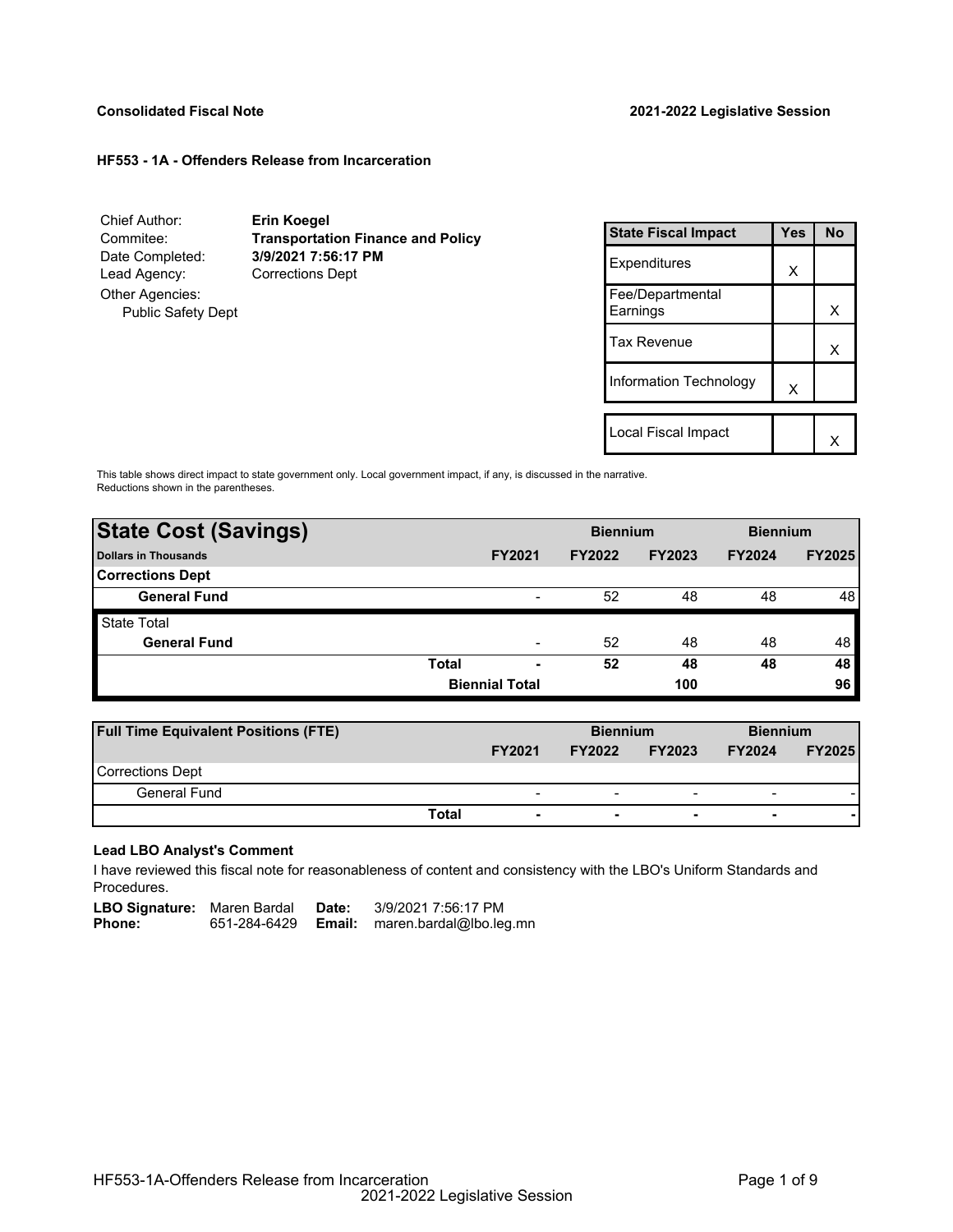# **State Cost (Savings) Calculation Details**

This table shows direct impact to state government only. Local government impact, if any, is discussed in the narrative. Reductions are shown in parentheses.

\*Transfers In/Out and Absorbed Costs are only displayed when reported.

| State Cost (Savings) = 1-2                        |              |                          | <b>Biennium</b> |               | <b>Biennium</b> |               |
|---------------------------------------------------|--------------|--------------------------|-----------------|---------------|-----------------|---------------|
| <b>Dollars in Thousands</b>                       |              | <b>FY2021</b>            | <b>FY2022</b>   | <b>FY2023</b> | <b>FY2024</b>   | <b>FY2025</b> |
| <b>Corrections Dept</b>                           |              |                          |                 |               |                 |               |
| General Fund                                      |              |                          | 52              | 48            | 48              | 48            |
|                                                   | Total        |                          | 52              | 48            | 48              | 48            |
|                                                   |              | <b>Biennial Total</b>    |                 | 100           |                 | 96            |
| 1 - Expenditures, Absorbed Costs*, Transfers Out* |              |                          |                 |               |                 |               |
| <b>Corrections Dept</b>                           |              |                          |                 |               |                 |               |
| <b>General Fund</b>                               |              | $\overline{\phantom{a}}$ | 52              | 48            | 48              | 48            |
|                                                   | <b>Total</b> |                          | 52              | 48            | 48              | 48            |
|                                                   |              | <b>Biennial Total</b>    |                 | 100           |                 | 96            |
| 2 - Revenues, Transfers In*                       |              |                          |                 |               |                 |               |
| <b>Corrections Dept</b>                           |              |                          |                 |               |                 |               |
| General Fund                                      |              |                          |                 |               |                 |               |
|                                                   | Total        |                          |                 |               |                 |               |
|                                                   |              | <b>Biennial Total</b>    |                 |               |                 |               |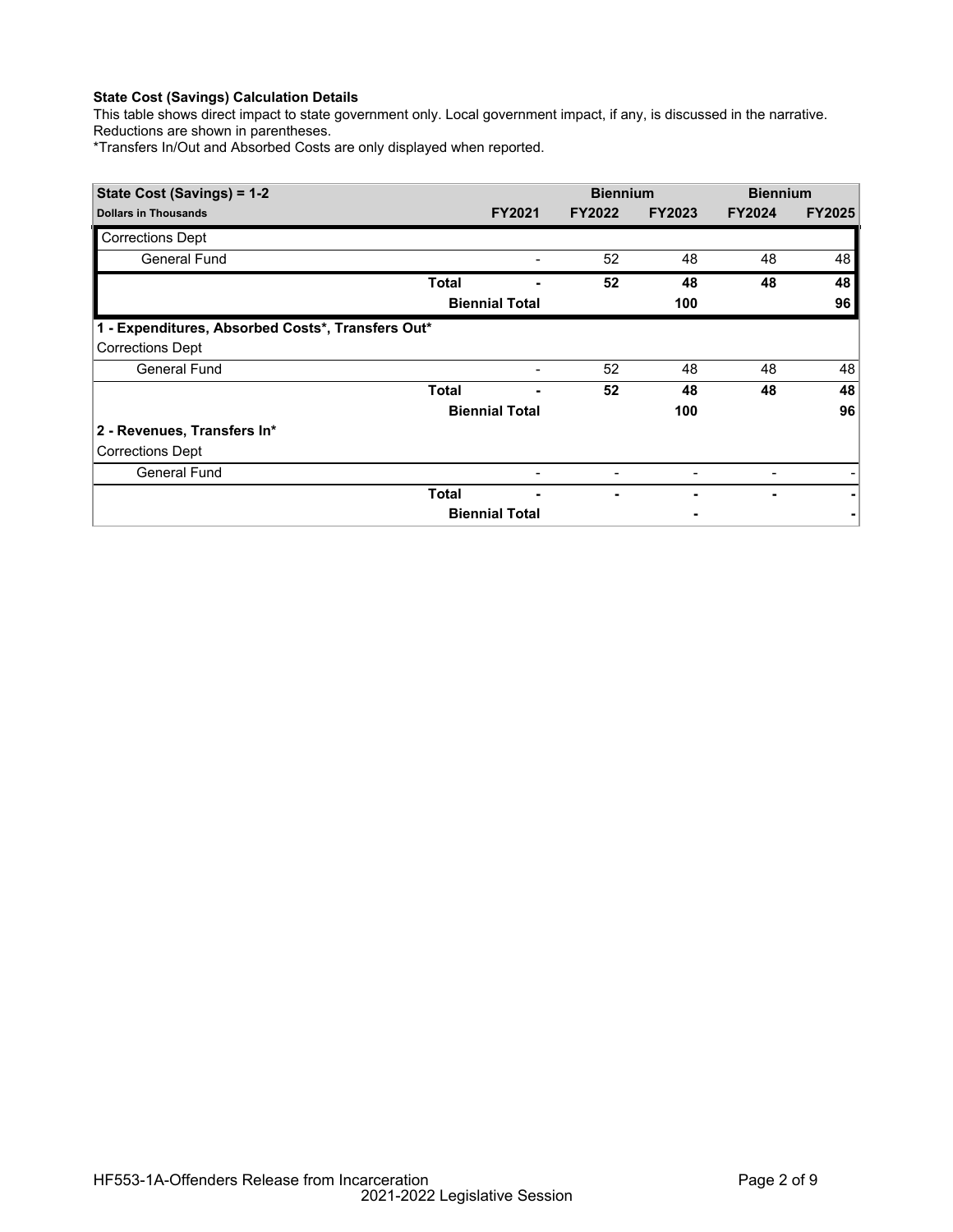#### **HF553 - 1A - Offenders Release from Incarceration**

| Chief Author:   | Erin Koegel                              |
|-----------------|------------------------------------------|
| Commitee:       | <b>Transportation Finance and Policy</b> |
| Date Completed: | 3/9/2021 7:56:17 PM                      |
| Agency:         | <b>Corrections Dept</b>                  |

| <b>State Fiscal Impact</b>   | Yes | <b>No</b> |
|------------------------------|-----|-----------|
| Expenditures                 | x   |           |
| Fee/Departmental<br>Earnings |     | x         |
| Tax Revenue                  |     | х         |
| Information Technology       |     | x         |
| Local Fiscal Impact          |     |           |
|                              |     |           |

This table shows direct impact to state government only. Local government impact, if any, is discussed in the narrative. Reductions shown in the parentheses.

| <b>State Cost (Savings)</b> |       | <b>Biennium</b>          |               | <b>Biennium</b> |               |               |
|-----------------------------|-------|--------------------------|---------------|-----------------|---------------|---------------|
| <b>Dollars in Thousands</b> |       | <b>FY2021</b>            | <b>FY2022</b> | <b>FY2023</b>   | <b>FY2024</b> | <b>FY2025</b> |
| <b>General Fund</b>         |       | $\overline{\phantom{a}}$ | 52            | 48              | 48            | 48 I          |
|                             | Total | $\overline{\phantom{0}}$ | 52            | 48              | 48            | 48            |
|                             |       | <b>Biennial Total</b>    |               | 100             |               | 96            |
|                             |       |                          |               |                 |               |               |

| <b>Full Time Equivalent Positions (FTE)</b> |                          |               | <b>Biennium</b>          |                          | <b>Biennium</b> |
|---------------------------------------------|--------------------------|---------------|--------------------------|--------------------------|-----------------|
|                                             | <b>FY2021</b>            | <b>FY2022</b> | <b>FY2023</b>            | <b>FY2024</b>            | <b>FY2025</b>   |
| General Fund                                | $\overline{\phantom{0}}$ | -             | $\overline{\phantom{0}}$ | $\overline{\phantom{a}}$ |                 |
| Total                                       |                          |               | $\overline{\phantom{0}}$ | $\overline{\phantom{0}}$ |                 |

## **LBO Analyst's Comment**

I have reviewed this fiscal note for reasonableness of content and consistency with the LBO's Uniform Standards and Procedures.

| <b>LBO Signature:</b> Maren Bardal |              | Date:  | 3/3/2021 8:06:07 AM     |
|------------------------------------|--------------|--------|-------------------------|
| Phone:                             | 651-284-6429 | Email: | maren.bardal@lbo.leg.mn |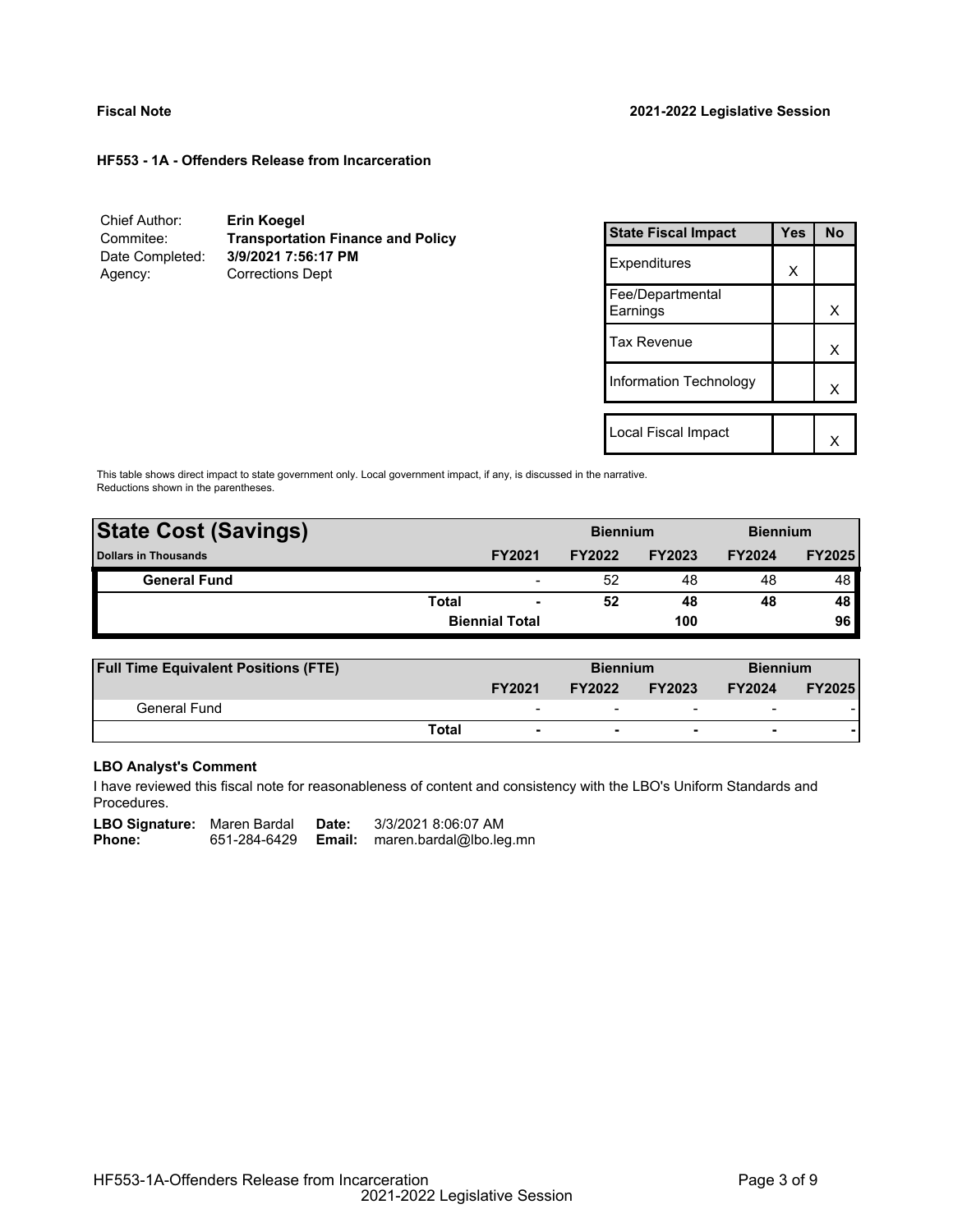## **State Cost (Savings) Calculation Details**

This table shows direct impact to state government only. Local government impact, if any, is discussed in the narrative. Reductions are shown in parentheses.

\*Transfers In/Out and Absorbed Costs are only displayed when reported.

| State Cost (Savings) = 1-2                        |              |                       | <b>Biennium</b> |               | <b>Biennium</b> |               |
|---------------------------------------------------|--------------|-----------------------|-----------------|---------------|-----------------|---------------|
| <b>Dollars in Thousands</b>                       |              | <b>FY2021</b>         | <b>FY2022</b>   | <b>FY2023</b> | <b>FY2024</b>   | <b>FY2025</b> |
| General Fund                                      |              |                       | 52              | 48            | 48              | 48            |
|                                                   | <b>Total</b> |                       | 52              | 48            | 48              | 48            |
|                                                   |              | <b>Biennial Total</b> |                 | 100           |                 | 96            |
| 1 - Expenditures, Absorbed Costs*, Transfers Out* |              |                       |                 |               |                 |               |
| General Fund                                      |              |                       | 52              | 48            | 48              | 48            |
|                                                   | <b>Total</b> |                       | 52              | 48            | 48              | 48            |
|                                                   |              | <b>Biennial Total</b> |                 | 100           |                 | 96            |
| 2 - Revenues, Transfers In*                       |              |                       |                 |               |                 |               |
| <b>General Fund</b>                               |              |                       |                 |               |                 |               |
|                                                   | <b>Total</b> | ۰                     | ۰               | ٠             | ٠               | ۰             |
|                                                   |              | <b>Biennial Total</b> |                 |               |                 |               |

## **Bill Description**

The proposed legislation would require certain information, assistance, services and medications be provided to people upon release from prison. It would also provide for identification cards, development and implementation of a homelessness mitigation plan, and annual reporting to the legislature on individuals released to homelessness and those who report experiencing homelessness or a lack of housing stability.

Section 1 of this bill would require a valid Department of Corrections (DOC) or Federal Bureau of Prisons identificaiton card be issued to each applicant as an accceptable form of proof of identity in an applicaton for a State of Minnesota identificaiton card, instruction permit or driver's license.

### Section 2:

Subd. 1 through 3 would not apply to people imprisioned for a release violation. Subd. 4 would apply to all persons being released.

Subd. 1 would require certain information be provided to people when they are released from prison including criminal history documents, expungement information, right-to-vote information, a list of career workforce centers in the county where the person will reside and other counties as requested, a record of programs completed while incarcerated, an accounting of court-ordered obligations owed, assistance to obtain a social security card, a medical discharge summary, information on how to obtain a complete medical record at no charge, and general information on the Supplemental Nutrition Assistance Program.

Subd. 2 would require the DOC to assist certain people who are being released in obtaining a copy of the person's birth certificate or a state identification card at no cost to them, upon request from the person. The DOC would be required to inform each person of its obligations required by this subdivision upon intake and again upon initiation of release planning.

Subd. 3 would require the DOC to offer to assist the person being released in completing an applicaiton for medical assistance or MinnesotaCare at least 45 day prior to the person's scheduled releast date, and provide assistance upon acceptance of the offer.

Subd. 4 would require the DOC to provide each person being released with a one-month supply of any non-narcotic medications that have been prescribed to the person and a prescription for a 30-day supply of these medications that could be refilled twice, notwithstanding any other law to the contrary and to the extent the provision is consistent with clinical guidelines.

Section 3 would require the DOC to develop and implement a homelessness mitigation plan for individuals released from prison, and to submit the plan to the chairs and ranking minority members of the legislative committees having jurisdiction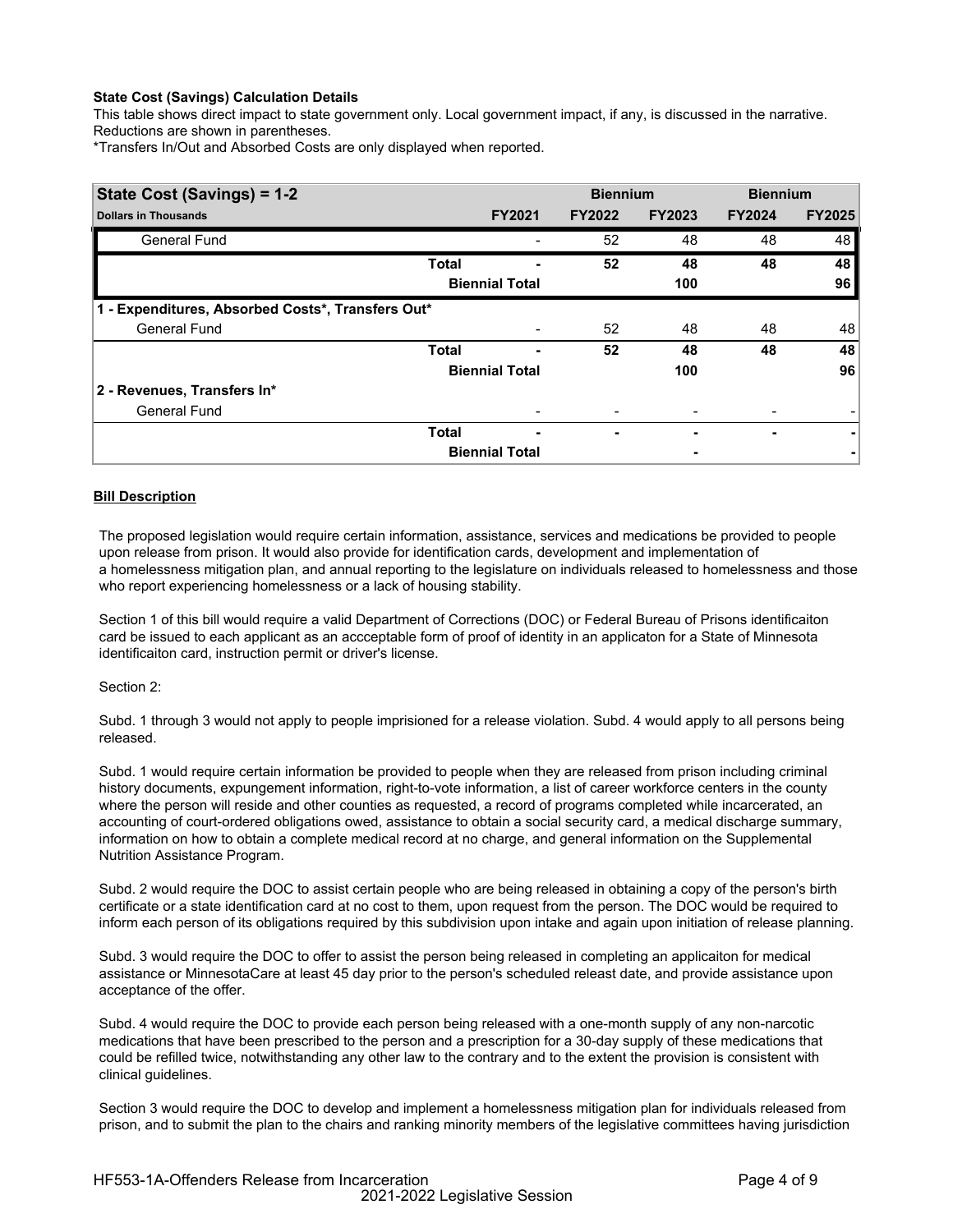over criminal justice policy and funding by October 31, 2022. It would also require a report of people released to homelessness and people under supervision who report homelessness or a lack of stable housing. Beginning in 2024 and util 2033, the report woudl include information on the impact of the homelessness mitigation plan including progress and challenges.

Section 1 of this bill has no effective date, but it is assumed it would be effective July 1, 2021.

Section 2 of this bill would be effective September 1, 2021 except for the requirement to provide a complete copy of the person's medical record at no charge to the person, which would be effective on July 1, 2022.

Section 3 of this bill would be effective July 1, 2021.

### **Assumptions**

#### Section 1:

The DOC currently issues IDs to all incarcerated people while in prison. The cost to the DOC to provide an identification card upon release that contains the full name, date of birth, and photograph of the person would be minimal.

#### Section 2:

The DOC currently complies with many of the provisions within Subd. 1 and already provides people being released with related information. It is assumed this bill would codify these activities into law, and the cost to provide any additional information required by this section would be minimal. The DOC is currently preparing to implement an interoperative Electronic Health Records system and since the provision in Subd. 1, paragraph (10) would not be effective until July 1, 2022 the anticipated cost would be minimal.

It is assumed the provisions in Subd. 2 would result in some increase in the number of identificaiton documents requested by incarcerated persons and paid for by the DOC. The DOC currently assists people in obtaining birth certificates or state identification cards. The DOC has historically paid for certain identification documents, and it is assumed that would continue. The DOC has no way to determine what the extent of the increase might be. Expenditures in FY2019 were approximately \$57,000. Assuming a 50% increase, the fiscal impact would be \$28,000 annually.

The DOC already complies with the provisions of Subd. 3. The fiscal impact would be minimal.

It is assumed the provisions within Subd. 4 would result in an additional cost. The DOC currently provides at least a 7-day supply of medicaitons. The total cost dispensed as release medications was \$229,000 in FY2020. Approximately \$149,000 (65% of the costs) was for items where the cost would not change regardless of a 7-day or 30-day supply because the package cannot be broken when it is dispensed (for items such as inhalers, creams, insulin, and injections). Approximately \$80,000 (35% of the cost) could increase since the cost was for oral solid medicaitons that can dispensed in the amount needed. However, a signficant percentage of these medications are currenlty sent as a 30-day supply. Based on information provided by the DOC's contracted pharmacist the annual cost to prorate dispensings for a 30-day supply, assuming current usage factors and pricing options, would increase by approximately \$20,000.

### Section 3:

It is assumed the DOC would contract with a consultant to develop the homelessness mitigation plan required by Subd. 1. It is expected the contractor would facilitate six meetings with internal and external stakeholders, and the plan would be submitted to the legislature by October 31, 2022. The estimated one-time cost would be \$12,000 in FY2022.

The reporting requirements in Subd. 2, paragraph (a) would be integrated within the current responsibilities of our information technology and planning and performance units. Associated costs would be minimal. There may be costs related to the reporting requirements in paragraph (b), but they cannot be estimated until the homelessness mitigtion plan is developed.

There are no criminal charges in this bill.

There would be no impact to prison beds or supervision caseloads statewide.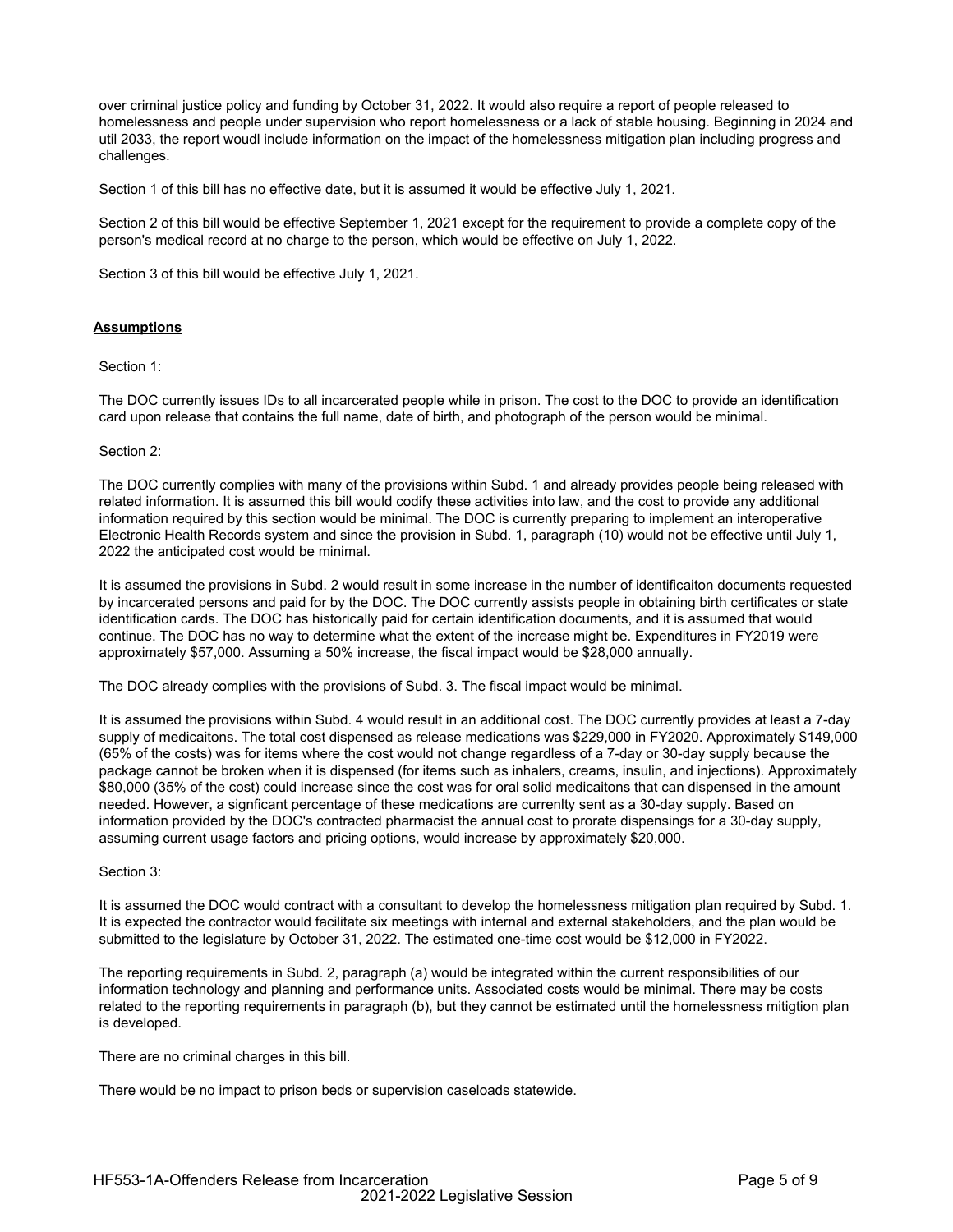### **Expenditure and/or Revenue Formula**

| <b>Fiscal Year</b>                 | 2021 | 2022   | 2023 | 2024 | 2025 |
|------------------------------------|------|--------|------|------|------|
| Birth Certificates/State IDs       | \$0  | \$23   | \$28 | \$28 | \$28 |
| Medications                        | \$0  | l \$17 | \$20 | \$20 | \$20 |
| Homelessness Mitigation Plan   \$0 |      | l \$12 | \$0  | \$0  | \$0  |
| ΤΟΤΑL                              | \$0  | \$52   | \$48 | \$48 | \$48 |

## Estimated Information Technology Costs (\$ in 000s)

## **Long-Term Fiscal Considerations**

Costs would continue into subsequent years. Costs would be higher as the cost of medications increase, or if the need for more expensive medications is higher than anticipated.

There would likely be costs associated with the implementation of the homelessness mitigation plan required by Section 3, and ongoing reporting requirements. Those costs cannot be determined until the plan has been reviewed by the legislature and implementation strategies are determined.

#### **Local Fiscal Impact**

There would be no fiscal impact on local correctional resources as a result of this bill.

## **References/Sources**

Department of Corrections staff

Diamond Pharmacy

**Agency Contact:** Karen R Juneski (651-361-7259)

**Agency Fiscal Note Coordinator Signature:** Chris Dodge **Date:** 3/3/2021 6:25:59 AM

**Phone:** 651-361-7264 **Email:** Chris.Dodge@state.mn.us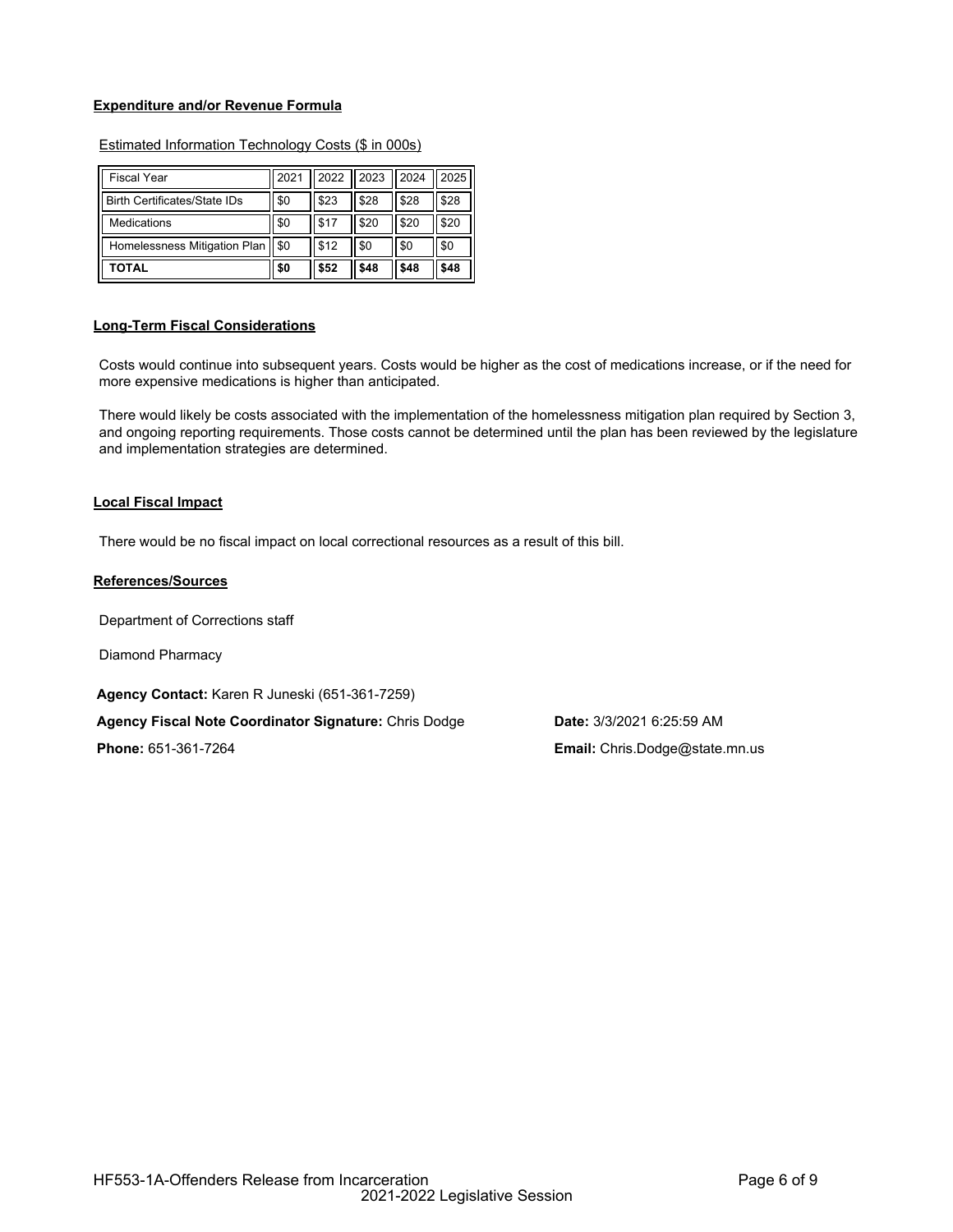#### **HF553 - 1A - Offenders Release from Incarceration**

| Chief Author:   | Erin Koegel                              |
|-----------------|------------------------------------------|
| Commitee:       | <b>Transportation Finance and Policy</b> |
| Date Completed: | 3/9/2021 7:56:17 PM                      |
| Agency:         | <b>Public Safety Dept</b>                |

| <b>State Fiscal Impact</b>   | Yes | <b>No</b> |
|------------------------------|-----|-----------|
| Expenditures                 |     | x         |
| Fee/Departmental<br>Earnings |     | х         |
| <b>Tax Revenue</b>           |     | x         |
| Information Technology       | X   |           |
|                              |     |           |
| Local Fiscal Impact          |     |           |

This table shows direct impact to state government only. Local government impact, if any, is discussed in the narrative. Reductions shown in the parentheses.

| <b>State Cost (Savings)</b> |                       | <b>Biennium</b> |                          | <b>Biennium</b>          |               |
|-----------------------------|-----------------------|-----------------|--------------------------|--------------------------|---------------|
| Dollars in Thousands        | <b>FY2021</b>         | <b>FY2022</b>   | <b>FY2023</b>            | <b>FY2024</b>            | <b>FY2025</b> |
| Total                       |                       |                 | $\overline{\phantom{0}}$ | $\overline{\phantom{0}}$ |               |
|                             | <b>Biennial Total</b> |                 | $\overline{\phantom{0}}$ |                          |               |
|                             |                       |                 |                          |                          |               |

| <b>Full Time Equivalent Positions (FTE)</b> |       |                          | <b>Biennium</b> |                          | <b>Biennium</b> |               |
|---------------------------------------------|-------|--------------------------|-----------------|--------------------------|-----------------|---------------|
|                                             |       | <b>FY2021</b>            | <b>FY2022</b>   | <b>FY2023</b>            | <b>FY2024</b>   | <b>FY2025</b> |
|                                             | Total | $\overline{\phantom{0}}$ |                 | $\overline{\phantom{0}}$ |                 |               |

# **LBO Analyst's Comment**

I have reviewed this fiscal note for reasonableness of content and consistency with the LBO's Uniform Standards and Procedures.

| <b>LBO Signature:</b> Laura Cecko |              | Date:  | 3/9/2021 2:21:54 PM    |
|-----------------------------------|--------------|--------|------------------------|
| <b>Phone:</b>                     | 651-284-6543 | Email: | laura.cecko@lbo.leg.mn |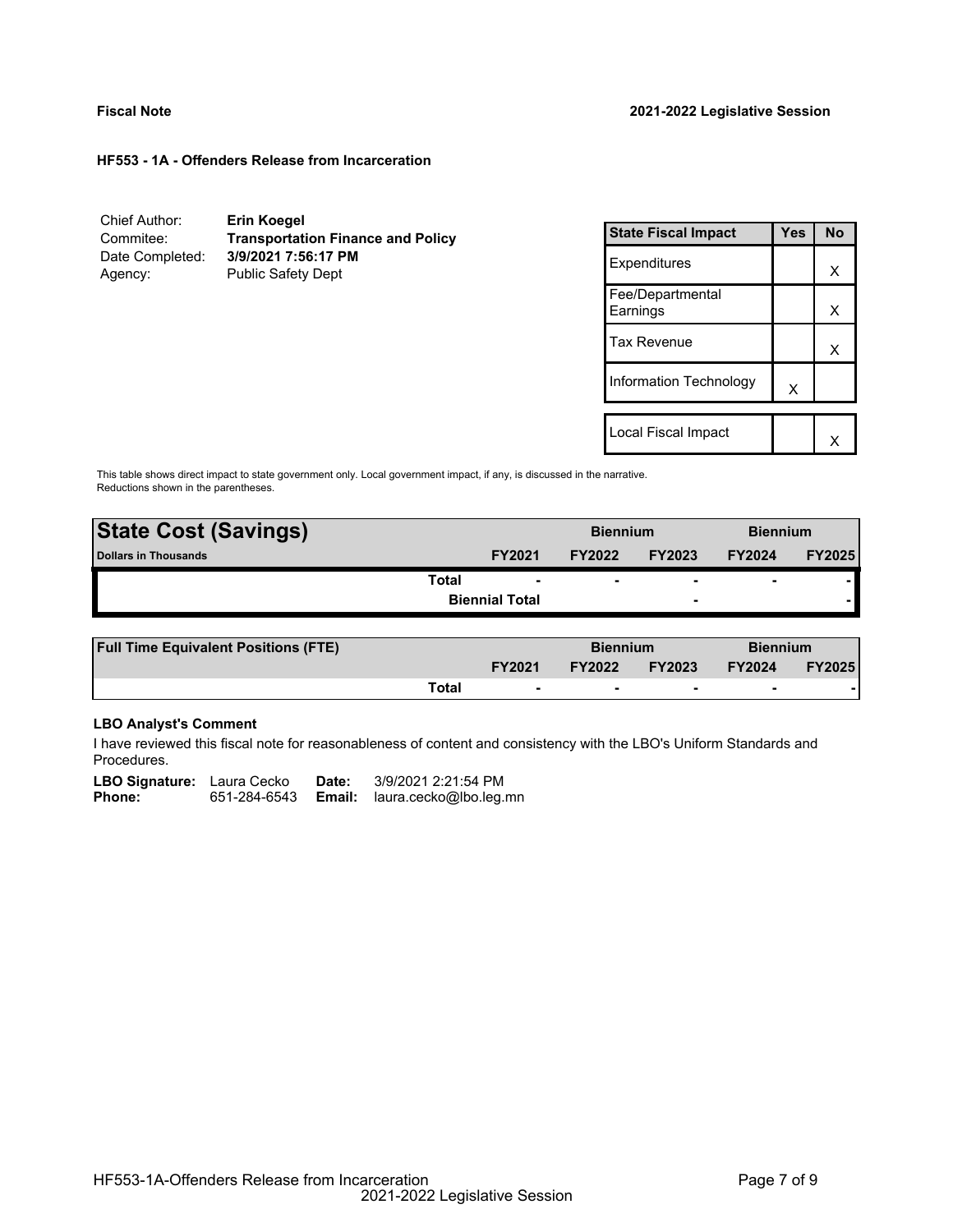## **State Cost (Savings) Calculation Details**

This table shows direct impact to state government only. Local government impact, if any, is discussed in the narrative. Reductions are shown in parentheses.

\*Transfers In/Out and Absorbed Costs are only displayed when reported.

| State Cost (Savings) = 1-2                        |              | <b>Biennium</b>       |                          | <b>Biennium</b>          |               |               |
|---------------------------------------------------|--------------|-----------------------|--------------------------|--------------------------|---------------|---------------|
| <b>Dollars in Thousands</b>                       |              | <b>FY2021</b>         | <b>FY2022</b>            | <b>FY2023</b>            | <b>FY2024</b> | <b>FY2025</b> |
|                                                   | <b>Total</b> |                       |                          |                          |               |               |
|                                                   |              | <b>Biennial Total</b> |                          | ۰                        |               |               |
| 1 - Expenditures, Absorbed Costs*, Transfers Out* |              |                       |                          |                          |               |               |
|                                                   | <b>Total</b> | ٠                     | ۰                        | $\overline{\phantom{0}}$ | ۰             |               |
|                                                   |              | <b>Biennial Total</b> |                          | ٠                        |               |               |
| 2 - Revenues, Transfers In*                       |              |                       |                          |                          |               |               |
|                                                   | <b>Total</b> | ٠                     | $\overline{\phantom{0}}$ | -                        | ۰             |               |
|                                                   |              | <b>Biennial Total</b> |                          | ۰                        |               | ۰             |

## **Bill Description**

Allows Minnesota Department of Corrections (DOC) or Federal Bureau of Prisons (FBP) ID cards to be accepted as a secondary ID document for non-compliant identification card, instruction permit, or driver's licenses.

### **Assumptions**

Assume the department will accept identification cards issued by the DOC or FBP as a secondary identification document for non-compliant cards.

Assume photographic identification cards issued from DOC and FBP will only be accepted if they contain: full name, date of birth, photograph, and expiration date.

 Assume DOC will continue to fund ID cards for individuals who are incarcerated (lines 3.25-3.28) and will apply to individuals who are still incarnated and not those who have already been released.

Assume that 40 programming hours will be required in order to allow DOC and FBP ID cards to be accepted as a secondary ID document. Assume that the programming rate is \$200 per hour, at 40 programming hours the total programming cost being \$8,000.

Assume that programming costs will be absorbed under the current maintenance and support contract with FAST Enterprises, at no additional cost to the department.

Assume training and notification will be distributed to program staff and business partners of this change.

Assume an effective date of September 1, 2021.

### **Expenditure and/or Revenue Formula**

**Long-Term Fiscal Considerations**

**Local Fiscal Impact**

### **References/Sources**